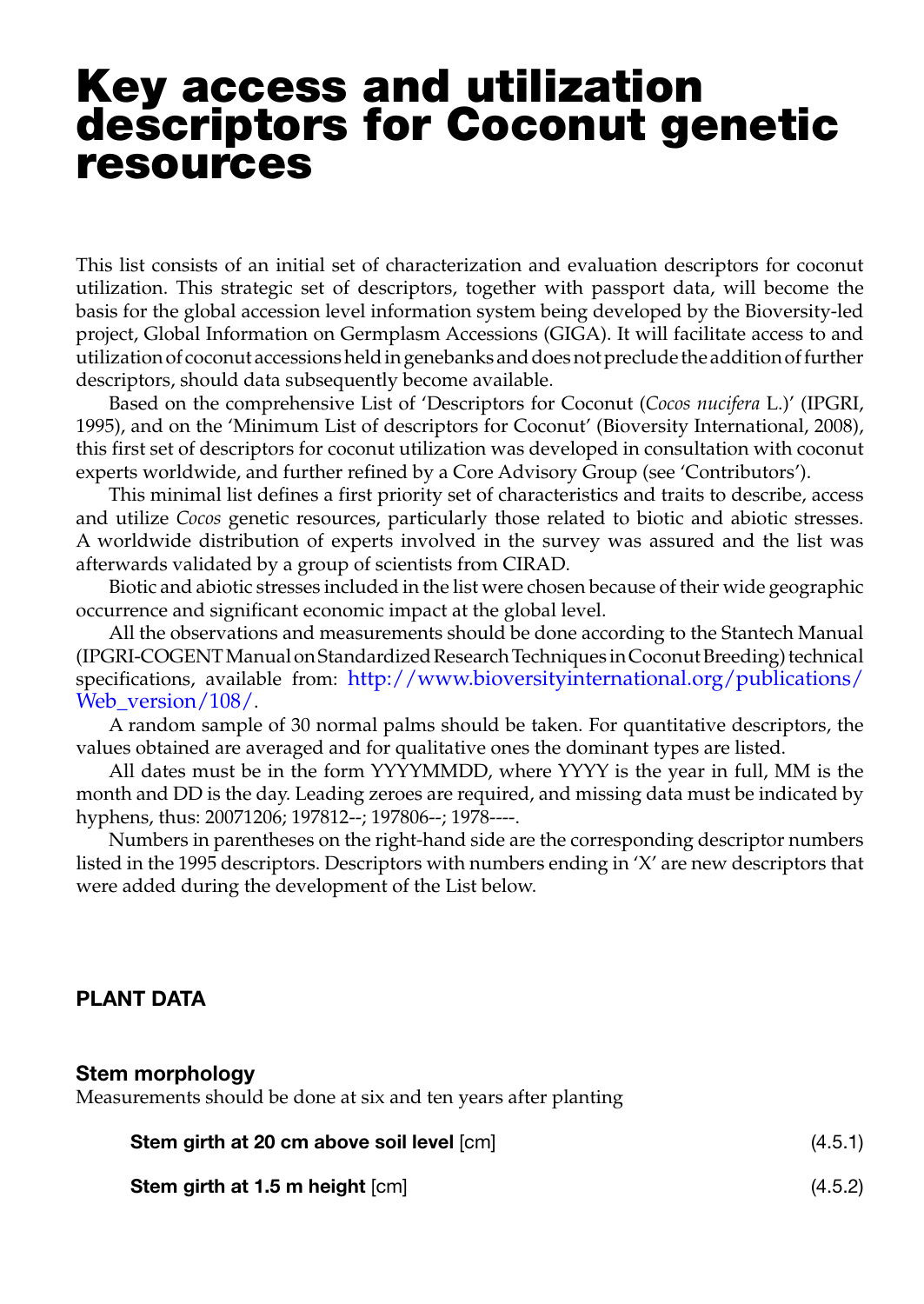| Stem height [cm]                                                                                        | Measured from ground to oldest green leaf                                                                                                                                                                                                          | (4.5.4)   |
|---------------------------------------------------------------------------------------------------------|----------------------------------------------------------------------------------------------------------------------------------------------------------------------------------------------------------------------------------------------------|-----------|
|                                                                                                         | Date [YYYYMMDD]                                                                                                                                                                                                                                    | (4.5.4.1) |
|                                                                                                         | Height [cm]                                                                                                                                                                                                                                        | (4.5.4.2) |
|                                                                                                         | Height between 11 leaf scars (ten internodes) [cm]<br>Measure starting from 1.5 m from ground surface                                                                                                                                              | (4.5.9)   |
| <b>Inflorescence traits</b>                                                                             |                                                                                                                                                                                                                                                    |           |
| 1<br>$\overline{2}$<br>3                                                                                | <b>Pollination behaviour</b><br>Predominantly self-pollinated (generally dwarf varieties)<br>Intermediate<br>Predominantly out-crossing (generally tall varieties)                                                                                 | (1.14)    |
|                                                                                                         | <b>Number of female flowers</b>                                                                                                                                                                                                                    | (4.8.13)  |
|                                                                                                         | <b>Number of spikelets</b>                                                                                                                                                                                                                         | (4.8.X)   |
| <b>Fruit</b>                                                                                            |                                                                                                                                                                                                                                                    |           |
| 1<br>$\overline{2}$<br>$\mathfrak{Z}$<br>$\overline{4}$<br>5<br>6<br>$\overline{7}$<br>$8\,$<br>9<br>10 | Fruit colour of immature fruit<br>Yellow<br>Yellow-red (Pale orange)<br>Red-yellow (Orange)<br>Red<br>Red-green (Copper)<br>Green-red (Bronze)<br>Green<br>Green-yellow (Pale-green)<br>Yellow-green (Greenish yellow)<br>Red-yellow-green (Brown) | (4.9.3)   |
| 1<br>$\overline{2}$<br>3<br>$\overline{4}$                                                              | Fruit polar section shape<br>Round<br>Egg-shaped<br>Pear-shaped<br>Elliptic                                                                                                                                                                        | (4.9.10)  |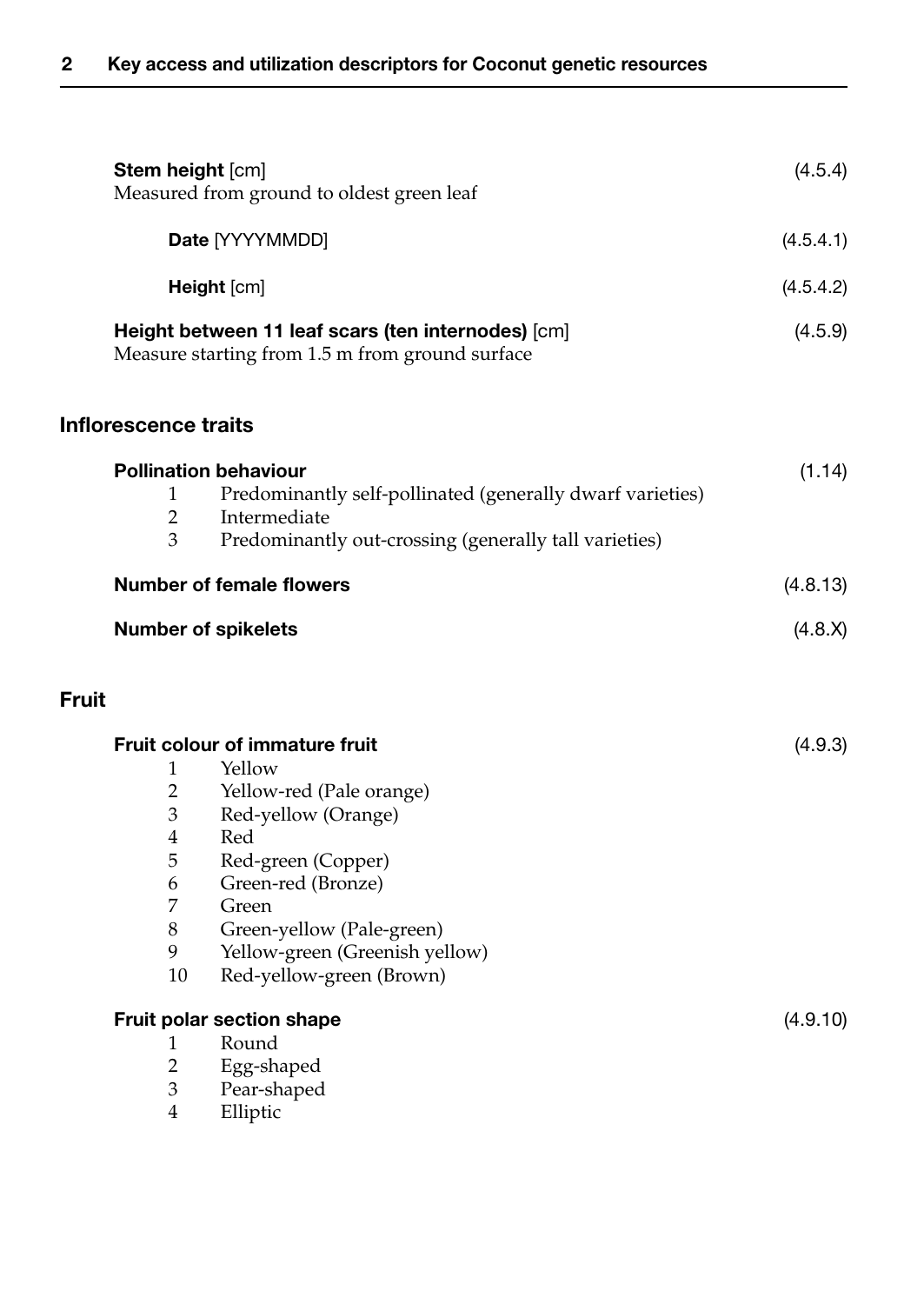| Nut (fruit without husk) appearance and shape<br>Pointed<br>1<br>$\overline{2}$<br>Ovoid<br>3<br>Almost round<br>4<br>Oblate            | (4.9.15)            |
|-----------------------------------------------------------------------------------------------------------------------------------------|---------------------|
| Fruit component analysis (FCA)                                                                                                          |                     |
| Fruit weight [g]<br>Whole fruit                                                                                                         | (4.10.1)            |
| Husk weight [g]                                                                                                                         | $(4.10 \text{ Xa})$ |
| Nut weight [g]<br>Fruit without husk                                                                                                    | (4.10.2)            |
| Shell weight [g]<br>Nut without water and without endosperm                                                                             | (4.10.4)            |
| Water weight [g]                                                                                                                        | (4.10.Xb)           |
| Endosperm weight [g]                                                                                                                    | (4.11.X)            |
| <b>Endosperm thickness [mm]</b><br>Measured on the equator of the nut                                                                   | (4.11.1)            |
| Yield                                                                                                                                   |                     |
| Date observations began [YYYYMMDD]                                                                                                      | (4.12.1)            |
| Date observations ended [YYYYMMDD]                                                                                                      | (4.12.2)            |
| Number of bunches per palm per year                                                                                                     | (4.12.4)            |
| Number of fruits harvested per palm per year                                                                                            | (4.12.5)            |
| Copra weight per nut [g]<br>Calculated as: copra $(g)$ = dry endosperm $(g)$ * 100/94                                                   | (4.12.7)            |
| Dry meat oil content [%]<br>Based on weight of oil extracted/total dry weight of the sample $\times$ 100<br>(Soxhlet Method to be used) | (4.13.1)            |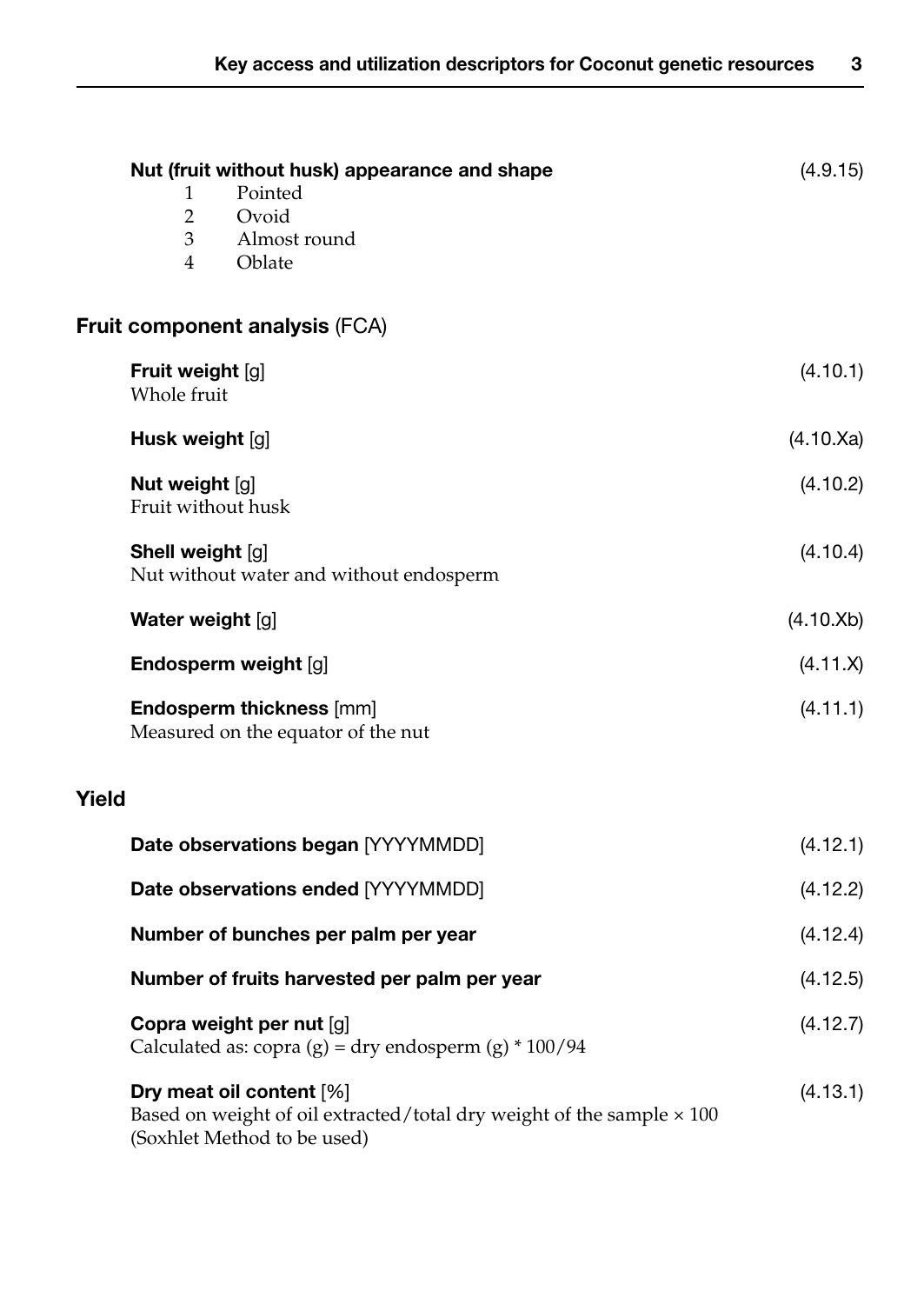# Abiotic stresses

| <b>Drought</b>                         |                                              | (7.3)    |
|----------------------------------------|----------------------------------------------|----------|
|                                        | <b>Strong winds</b>                          |          |
|                                        | Coded on a 1-9 resistance scale, as follows: |          |
| 1                                      | Very low                                     |          |
| 3                                      | Low                                          |          |
| 5                                      | Intermediate                                 |          |
| 7                                      | High                                         |          |
| 9                                      | Very high                                    |          |
| <b>Biotic stresses</b>                 |                                              |          |
|                                        | <b>Bud rot</b> (Phytophthora spp.)           |          |
|                                        | Coconut foliar decay virus (CFDV)            |          |
| Lethal yellowing                       |                                              | (8.6.1)  |
| Rhinoceros beetle (Oryctes rhinoceros) |                                              | (8.7.34) |

# Notes

Any additional information may be specified here, including possible deviations from the Stantech Manual methods.

# CONTRIBUTORS

Bioversity is grateful to all the scientists and researchers who contributed to the development of this strategic set of 'Key access and utilization descriptors of coconut genetic resources', and in particular to the valuable scientific direction provided by CIRAD scientists. Adriana Alercia provided technical expertise and guided the entire production process.

# Core Advisory Group

**Luc Baudouin**, CIRAD, France **Maria Luz George**, Bioversity International, Malaysia **Chantal Hamelin**, CIRAD, France **Hugh C. Harries**, UK **Jean-Pierre Labouisse**, CIRAD, France **Gerardo Santos Alora**, PCA, Philippines

Also known, in other countries, as Cape Saint Paul Wilt Disease (CSPW), Kaincopé Disease, Awka Disease, Kribi Disease, Lethal Disease.